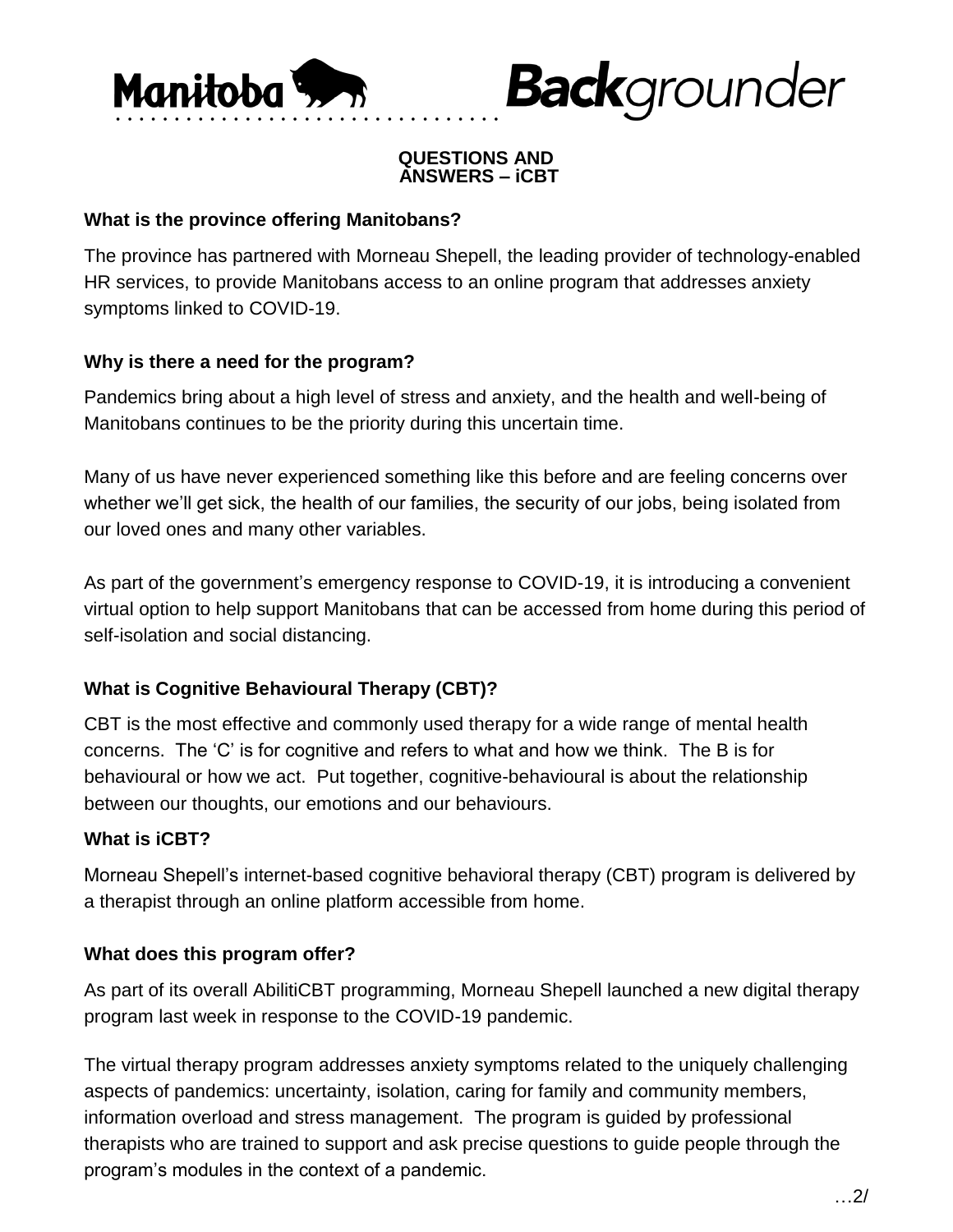#### **How does the online program work?**

The program starts by assessing needs through an online questionnaire and consultation with a professional therapist – either by phone or video chat.

People complete 10 modules at their own pace, while the therapist monitors progress and regularly checks in along the way.

# **How effective is the program?**

CBT is proven to be one of the most effective and efficient therapy methods.

AbilitiCBT is clinically effective – studies have shown that internet-based CBT is as effective as face-to-face therapy. AbilitiCBT therapists are experienced in dealing with the psychological impact of various traumatic events, such as SARS, natural disasters, acts of terrorism or aggression.

# **Who is eligible for this program?**

All residents of Manitoba over the age of 16 can immediately access the program upon date of signing and completion of mental health screening

# **How can Manitobans access the program?**

The program will be available through a landing page on the provincial website (details being finalized over the next two weeks).

The online platform is accessible from home or anywhere on smartphone and tablet. Professional therapists and a 365-day, 24-7 crisis line support it.

# **What if I don't have a cellphone or tablet or don't have internet access**?

This is a digital program that provides virtual access and content to individuals in the program, so a cellphone or tablet is required. Manitobans who don't own a smart phone may gain access through someone they know or a community organization.

This program does not replace current phone-in supports offered by many organizations in Manitoba. Those remain available to Manitobans.

# **What languages are available?**

English and French.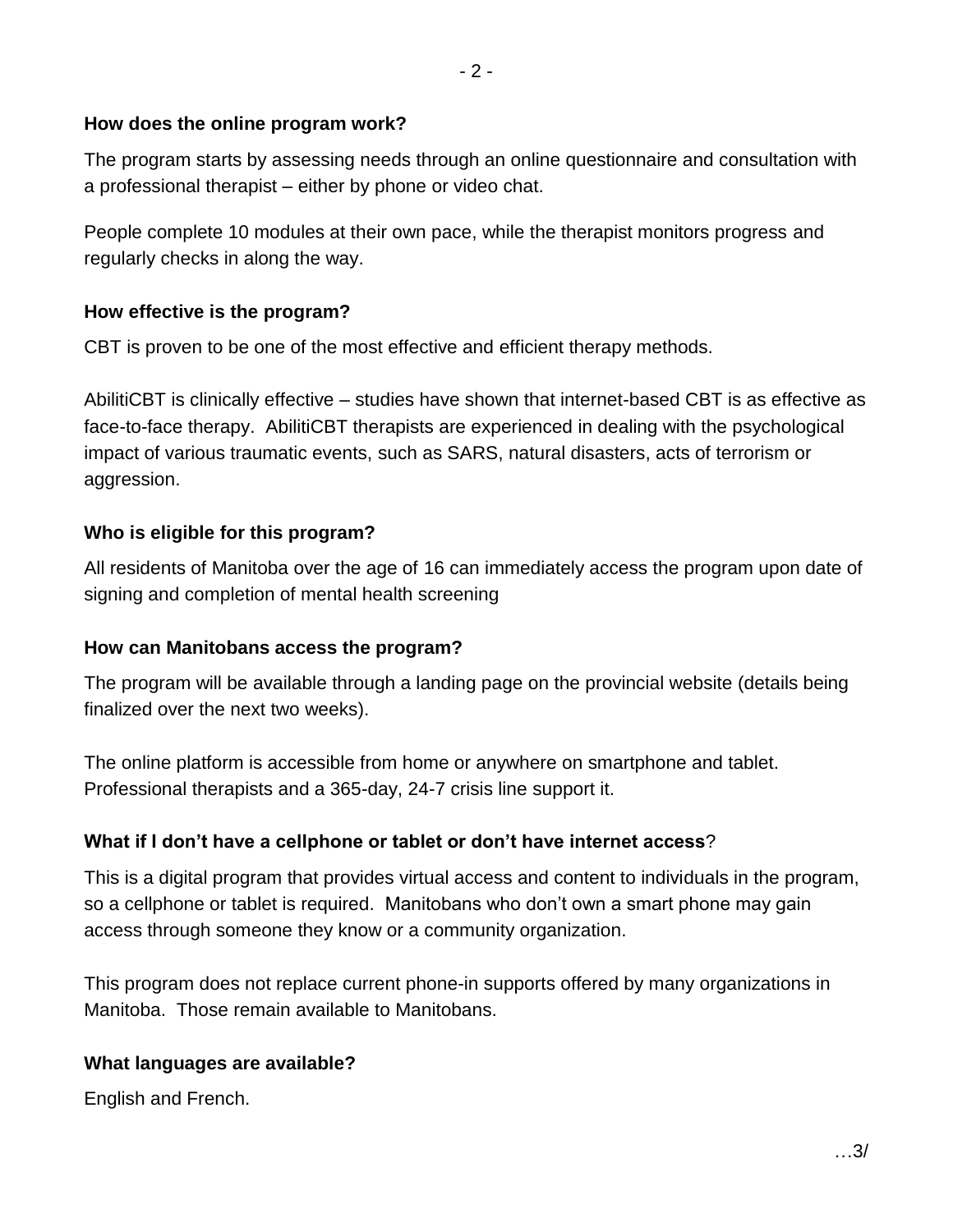#### **Do I need to be referred to the program by a doctor**?

No, you can start the program at any time by completing the online assessment on the website.

#### **What is the cost?**

The entire program is free over charge to residents of Manitoba age 16 and older. The province is providing a one-time \$4.5-million investment to provide one year of service.

#### **How many Manitobans could potentially be helped?**

With a flat fee of \$4.5 million, the program is available to an unlimited number of cases in Manitoba.

# **What if I am in crisis?**

Immediate crisis support resources are offered in Manitoba through other organizations: [www.gov.mb.ca/health/mh/crisis.html.](https://www.gov.mb.ca/health/mh/crisis.html)

Crisis support is also available through Morneau Shepell once an individual has completed their assessment. However, this program is intended to support mild to moderate anxiety symptoms related to the COVID-19 pandemic.

# **How is the program connected to Manitoba's health system?**

The partnership with Morneau Shepell iCBT is part of the province's COVID-19 emergency response. This program is meant to support anxiety related to COVID quickly without using our existing stretched system. The Manitoba government is not implementing anything that affects the system side of health care.

The program will be offered as a complement to the crisis support currently provided by a number of mental health organizations funded by the Manitoba government. With the requirements to self-isolate and practise physical distancing, AbilitiCBT will allow the Manitoba government to provide meaningful support to people while they must remain at home.

#### **Who is Morneau Shepell?**

Morneau Shepell is the leading provider of well-being and mental health services in Canada, with the largest network of therapists across the country experienced in dealing with the psychological impact of various traumatic events, such as SARS, natural disasters, acts of terrorism or aggression.